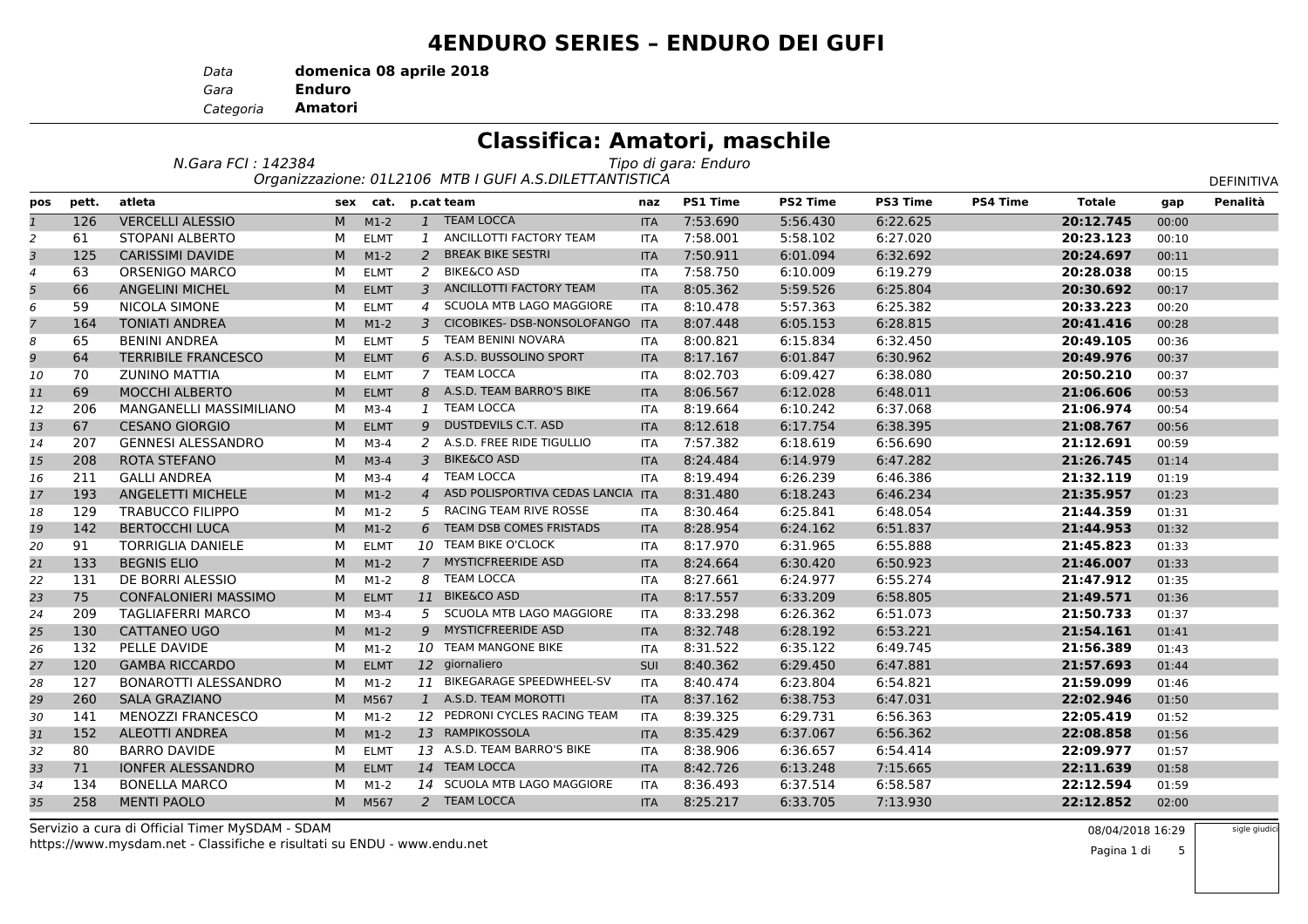| N.Gara FCI : 142384 | Tipo di gara: Enduro                                  |
|---------------------|-------------------------------------------------------|
|                     | Organizzazione: 011 2106 MTR LGUELA S DILETTANTISTICA |

|     |       |                                            |   |             |   | Organizzazione: 01L2106 MTB I GUFI A.S.DILETTANTISTICA |            |                 |                 |                 |                 |               |       | DEFINITIVA |
|-----|-------|--------------------------------------------|---|-------------|---|--------------------------------------------------------|------------|-----------------|-----------------|-----------------|-----------------|---------------|-------|------------|
| pos | pett. | atleta                                     |   | sex cat.    |   | p.cat team                                             | naz        | <b>PS1 Time</b> | <b>PS2 Time</b> | <b>PS3 Time</b> | <b>PS4 Time</b> | <b>Totale</b> | gap   | Penalità   |
| 36  | 78    | PREMOLI LUCA                               | M | <b>ELMT</b> |   | 15 TEAM BENINI NOVARA                                  | <b>ITA</b> | 8:44.258        | 6:34.457        | 6:55.809        |                 | 22:14.524     | 02:01 |            |
| 37  | 166   | PALLASTRELLI STEFANO                       | M | $M1-2$      |   | 15 DOTTORBIKE.IT CREW ASD                              | <b>ITA</b> | 8:48.160        | 6:35.899        | 6:51.245        |                 | 22:15.304     | 02:02 |            |
| 38  | 252   | <b>DAMIANI SIMONE</b>                      | M | $M3-4$      | 6 | <b>TEAM LOCCA BICI</b>                                 | <b>ITA</b> | 8:42.667        | 6:31.297        | 7:01.427        |                 | 22:15.391     | 02:02 |            |
| 39  | 68    | <b>BRERA MOLINARO GABRIELE</b>             | м | <b>ELMT</b> |   | 16 TEAM LOCCA                                          | <b>ITA</b> | 8:12.717        | 6:13.340        | 6:55.686        |                 | 22:21.743     | 02:08 | 1:00.000   |
| 40  | 136   | <b>MALTESE DANIELE</b>                     | M | $M1-2$      |   | 16 RAPTORS BIKE ASD                                    | <b>ITA</b> | 8:33.429        | 6:48.107        | 7:00.227        |                 | 22:21.763     | 02:09 |            |
| 41  | 195   | <b>TAMBORINI LUCA</b>                      | м | $M1-2$      |   | 17 ASD TEAM GALLI                                      | <b>ITA</b> | 8:36.372        | 6:43.881        | 7:01.911        |                 | 22:22.164     | 02:09 |            |
| 42  | 143   | <b>FACCINI MASSIMO</b>                     | M | $M1-2$      |   | 18 GRAVITY CIRCUS                                      | <b>ITA</b> | 8:33.741        | 6:40.084        | 7:10.051        |                 | 22:23.876     | 02:11 |            |
| 43  | 219   | OTTONELLO GIAN LUIGI                       | м | $M3-4$      |   | 7 TEAM BIKE O'CLOCK                                    | <b>ITA</b> | 8:45.922        | 6:38.838        | 7:00.506        |                 | 22:25.266     | 02:12 |            |
| 44  | 74    | <b>TORREANO MARTINETTO</b><br><b>GUIDO</b> | M | <b>ELMT</b> |   | 17 TEAM MANGONE BIKE                                   | <b>ITA</b> | 8:51.651        | 6:36.108        | 7:00.929        |                 | 22:28.688     | 02:15 |            |
| 45  | 72    | <b>FINAZZI MICHELE</b>                     | М | <b>ELMT</b> |   | 18 A.S.D. TEAM BARRO'S BIKE                            | <b>ITA</b> | 8:54.411        | 6:41.216        | 7:02.809        |                 | 22:38.436     | 02:25 |            |
| 46  | 86    | <b>TURBA TOMMASO</b>                       | M | <b>ELMT</b> |   | 19 SCUOLA MTB LAGO MAGGIORE                            | <b>ITA</b> | 8:51.805        | 6:42.985        | 7:04.206        |                 | 22:38.996     | 02:26 |            |
| 47  | 139   | DICEMBRIO DIEGO                            | М | $M1-2$      |   | 19 TEAM LOCCA                                          | <b>ITA</b> | 8:42.989        | 6:44.093        | 7:12.754        |                 | 22:39.836     | 02:27 |            |
| 48  | 84    | <b>BOZZOLA ELIA</b>                        | M | <b>ELMT</b> |   | 20 A.S.D. BUSSOLINO SPORT                              | <b>ITA</b> | 8:47.123        | 6:45.586        | 7:07.352        |                 | 22:40.061     | 02:27 |            |
| 49  | 168   | <b>MOROSO ANDREA</b>                       | M | $M1-2$      |   | 20 SCUOLA MTB LAGO MAGGIORE                            | <b>ITA</b> | 8:50.721        | 6:43.084        | 7:06.464        |                 | 22:40.269     | 02:27 |            |
| 50  | 218   | <b>BOTTA ALESSANDRO</b>                    | M | $M3-4$      |   | 8 SCUOLA MTB LAGO MAGGIORE                             | <b>ITA</b> | 8:25.581        | 6:22.653        | 6:52.921        |                 | 22:41.155     | 02:28 | 1:00.000   |
| 51  | 189   | <b>SORU MANUELE</b>                        | м | $M1-2$      |   | 21 ACSD ALL BIKES                                      | <b>ITA</b> | 8:54.966        | 6:43.973        | 7:03.005        |                 | 22:41.944     | 02:29 |            |
| 52  | 215   | <b>BROGLIO GUGLIELMO</b>                   | M | $M3-4$      |   | 9 TEAM LOCCA                                           | <b>ITA</b> | 8:50.945        | 6:41.916        | 7:12.244        |                 | 22:45.105     | 02:32 |            |
| 53  | 90    | <b>BOTTINELLI CHRISTIAN</b>                | М | <b>ELMT</b> |   | 21 TEAM BENINI NOVARA                                  | <b>ITA</b> | 9:04.898        | 6:43.805        | 7:02.308        |                 | 22:51.011     | 02:38 |            |
| 54  | 114   | POLITI LEONARDO                            | M | <b>ELMT</b> |   | 22 A.D.R. ASD                                          | <b>ITA</b> | 8:56.117        | 6:49.354        | 7:07.150        |                 | 22:52.621     | 02:39 |            |
| 55  | 87    | <b>VITTONI LORENZO</b>                     | М | <b>ELMT</b> |   | 23 SCUOLA MTB LAGO MAGGIORE                            | <b>ITA</b> | 8:47.924        | 6:46.112        | 7:18.977        |                 | 22:53.013     | 02:40 |            |
| 56  | 259   | PRINO FILIPPO                              | M | M567        |   | 3 TEAM LOCCA                                           | <b>ITA</b> | 8:50.482        | 6:50.169        | 7:17.133        |                 | 22:57.784     | 02:45 |            |
| 57  | 213   | <b>DESSILANI STEFANO</b>                   | М | $M3-4$      |   | 10 TEAM LOCCA                                          | <b>ITA</b> | 9:03.412        | 6:44.908        | 7:10.510        |                 | 22:58.830     | 02:46 |            |
| 58  | 99    | <b>RINALDI STEFANO</b>                     | M | <b>ELMT</b> |   | 24 RAMPIKOSSOLA                                        | <b>ITA</b> | 9:03.047        | 6:44.219        | 7:16.154        |                 | 23:03.420     | 02:50 |            |
| 59  | 251   | <b>FRISON IVAN</b>                         | М | $M3-4$      |   | 11 TEAM LOCCA                                          | <b>ITA</b> | 9:04.978        | 6:55.094        | 7:05.778        |                 | 23:05.850     | 02:53 |            |
| 60  | 210   | <b>MANGONE ERNESTO</b>                     | M | $M3-4$      |   | 12 TEAM MANGONE BIKE                                   | <b>ITA</b> | 8:28.980        | 6:41.019        | 6:56.038        |                 | 23:06.037     | 02:53 | 1:00.000   |
| 61  | 140   | PUERARI DANIELE                            | М | $M1-2$      |   | 22 DOTTORBIKE.IT CREW ASD                              | <b>ITA</b> | 8:55.144        | 6:53.629        | 7:18.316        |                 | 23:07.089     | 02:54 |            |
| 62  | 73    | <b>BONGIORNI LORENZO</b>                   | M | <b>ELMT</b> |   | 25 A.S.D. BUSSOLINO SPORT                              | <b>ITA</b> | 8:54.201        | 7:05.400        | 7:09.906        |                 | 23:09.507     | 02:56 |            |
| 63  | 146   | DAL POZZO MANUEL                           | М | $M1-2$      |   | 23 TEAM SCOUTBIKE.COM                                  | <b>ITA</b> | 8:56.800        | 6:53.334        | 7:20.987        |                 | 23:11.121     | 02:58 |            |
| 64  | 137   | <b>CHIODI PAOLO</b>                        | M | $M1-2$      |   | 24 RAPTORS BIKE ASD                                    | <b>ITA</b> | 8:45.594        | 7:17.955        | 7:09.276        |                 | 23:12.825     | 03:00 |            |
| 65  | 147   | <b>MORONI GIORDANO</b>                     | М | $M1-2$      |   | 25 A.S.D. FOLIGNO FREERIDE                             | <b>ITA</b> | 8:54.188        | 7:01.858        | 7:17.166        |                 | 23:13.212     | 03:00 |            |
| 66  | 111   | <b>ARTUSIO MARCO</b>                       | M | <b>ELMT</b> |   | 26 DUSTDEVILS C.T. ASD                                 | <b>ITA</b> | 8:57.034        | 6:58.354        | 7:22.210        |                 | 23:17.598     | 03:04 |            |
| 67  | 98    | <b>ORSI ANDREA</b>                         | М | <b>ELMT</b> |   | 27 DARRA RACING TEAM ASD                               | <b>ITA</b> | 9:08.430        | 6:55.195        | 7:14.283        |                 | 23:17.908     | 03:05 |            |
| 68  | 138   | <b>BERTON GIACOMO</b>                      | M | $M1-2$      |   | 26 TEAM MANGONE BIKE                                   | <b>ITA</b> | 9:09.031        | 6:59.224        | 7:10.244        |                 | 23:18.499     | 03:05 |            |
| 69  | 192   | <b>GRASSI ANDREA</b>                       | М | $M1-2$      |   | 27 ASD POLISPORTIVA CEDAS LANCIA ITA                   |            | 8:48.936        | 6:56.293        | 7:46.105        |                 | 23:31.334     | 03:18 |            |
| 70  | 106   | <b>TRIPODI MATTIA</b>                      | M | <b>ELMT</b> |   | 28 RDR ITALIA FACTORY TEAM                             | <b>ITA</b> | 8:57.546        | 7:21.962        | 7:14.610        |                 | 23:34.118     | 03:21 |            |
| 71  | 162   | <b>ZOCCA VITTORIO</b>                      | М | $M1-2$      |   | 28 VALCERESIO BIKE A.S.D.                              | <b>ITA</b> | 9:11.796        | 6:58.692        | 7:24.287        |                 | 23:34.775     | 03:22 |            |
| 72  | 112   | ROFRANO TEODORO                            | M | <b>ELMT</b> |   | 29 TEAM DSB COMES FRISTADS                             | <b>ITA</b> | 9:31.400        | 6:52.326        | 7:12.426        |                 | 23:36.152     | 03:23 |            |
| 73  | 79    | <b>SPATTINI ENRICO</b>                     | М | <b>ELMT</b> |   | 30 TEAM LOCCA                                          | <b>ITA</b> | 9:21.143        | 7:00.319        | 7:19.251        |                 | 23:40.713     | 03:27 |            |
| 74  | 148   | <b>MITIDIERI GILLES</b>                    | M | $M1-2$      |   | 29 SCUOLA MTB LAGO MAGGIORE                            | <b>ITA</b> | 9:20.042        | 7:08.270        | 7:18.462        |                 | 23:46.774     | 03:34 |            |
| 75  | 176   | <b>GARIBOLDI GIOELE</b>                    | м | $M1-2$      |   | 30 VALCERESIO BIKE A.S.D.                              | <b>ITA</b> | 9:19.239        | 7:10.616        | 7:17.032        |                 | 23:46.887     | 03:34 |            |

https://www.mysdam.net - Classifiche e risultati su ENDU - www.endu.netServizio a cura di Official Timer MySDAM - SDAM<br>https://www.mysdam.net...Classifiche.o.risultati.cu.ENDU...www.endu.net

sigle giudici

Pagina 2 di5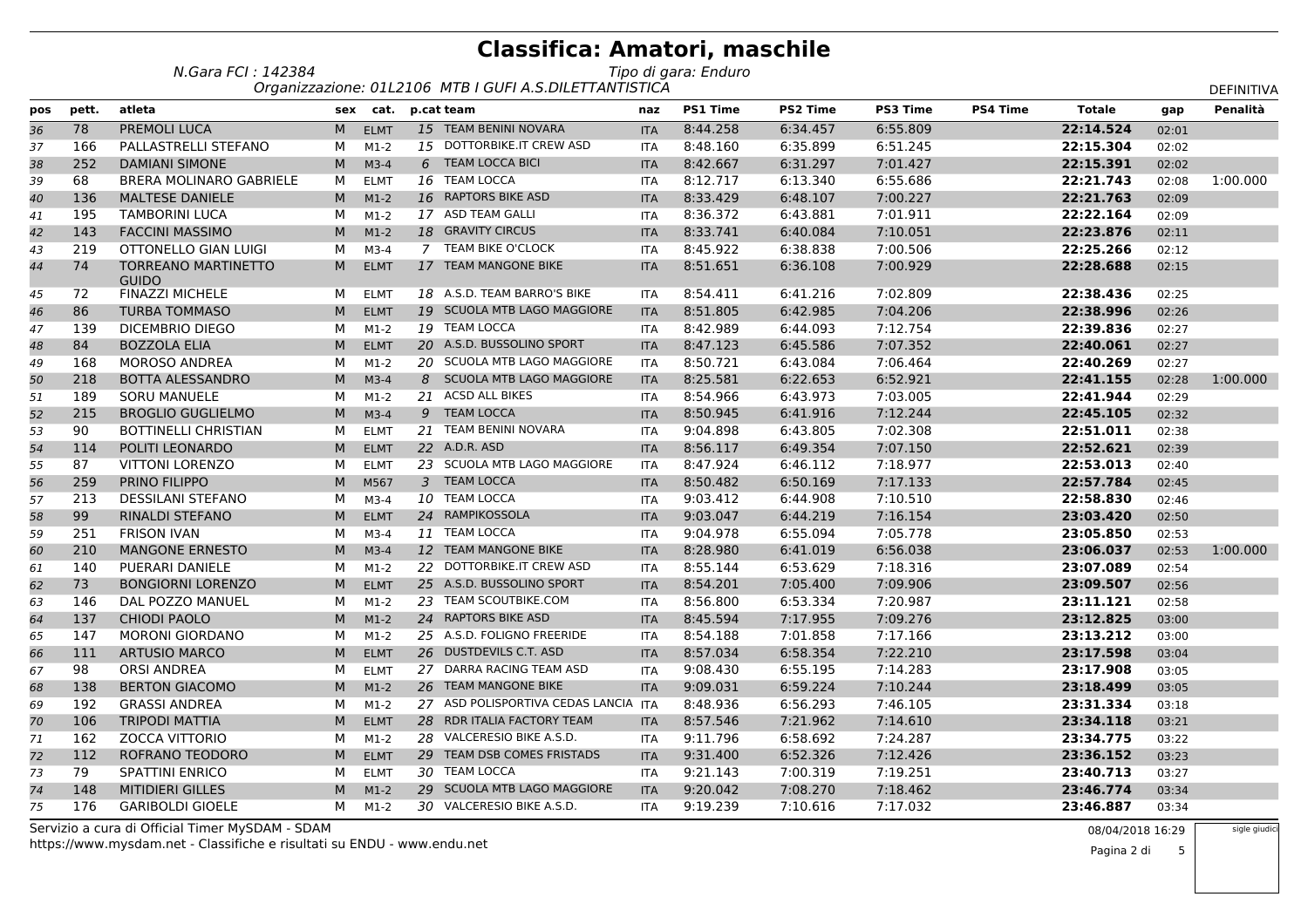*N.Gara FCI : 142384Tipo di gara: Enduro*

|     |       |                            |   |             | Organizzazione: 01L2106 MTB I GUFI A.S.DILETTANTISTICA |            |                 |                 |                 |                 |               |       | <b>DEFINITIVA</b> |
|-----|-------|----------------------------|---|-------------|--------------------------------------------------------|------------|-----------------|-----------------|-----------------|-----------------|---------------|-------|-------------------|
| pos | pett. | atleta                     |   | sex cat.    | p.cat team                                             | naz        | <b>PS1 Time</b> | <b>PS2 Time</b> | <b>PS3 Time</b> | <b>PS4 Time</b> | <b>Totale</b> | gap   | Penalità          |
| 76  | 96    | <b>GUIDETTI MAURIZIO</b>   | M | <b>ELMT</b> | 31 CICOBIKES- DSB-NONSOLOFANGO                         | <b>ITA</b> | 9:15.026        | 7:08.348        | 7:26.213        |                 | 23:49.587     | 03:36 |                   |
| 77  | 226   | <b>VALSESIA ANDREA</b>     | М | $M3-4$      | 13 GUIDI - ROSASBIKE A.S.D.                            | <b>ITA</b> | 9:18.565        | 7:05.734        | 7:27.048        |                 | 23:51.347     | 03:38 |                   |
| 78  | 241   | PIGNOLO FABIO              | M | $M3-4$      | 14 RACING TEAM RIVE ROSSE                              | <b>ITA</b> | 9:02.399        | 7:17.936        | 7:32.070        |                 | 23:52.405     | 03:39 |                   |
| 79  | 225   | <b>ROSAS PAOLO</b>         | M | $M3-4$      | 15 GUIDI - ROSASBIKE A.S.D.                            | <b>ITA</b> | 9:18.107        | 7:02.439        | 7:33.756        |                 | 23:54.302     | 03:41 |                   |
| 80  | 217   | <b>MARCHELLO ANDREA</b>    | M | $M3-4$      | 16 TEAM MANGONE BIKE                                   | <b>ITA</b> | 8:54.700        | 7:39.386        | 7:30.417        |                 | 24:04.503     | 03:51 |                   |
| 81  | 62    | DADA DE CARVALHO BRUNO     | М | <b>ELMT</b> | 32 DOTTORBIKE.IT CREW ASD                              | <b>ITA</b> | 11:52.704       | 5:48.636        | 6:23.592        |                 | 24:04.932     | 03:52 |                   |
| 82  | 194   | <b>BREGONZIO ANDREA</b>    | M | $M1-2$      | 31 ASD TEAM GALLI                                      | <b>ITA</b> | 9:15.468        | 7:12.490        | 7:40.952        |                 | 24:08.910     | 03:56 |                   |
| 83  | 212   | <b>MAGISTRI FABIO</b>      | М | $M3-4$      | 17 CICOBIKES- DSB-NONSOLOFANGO                         | <b>ITA</b> | 8:51.217        | 6:30.564        | 7:47.810        |                 | 24:09.591     | 03:56 | 1:00.000          |
| 84  | 101   | <b>CRESTALE ALESSANDRO</b> | M | <b>ELMT</b> | 33 OASI ZEGNA MTB ENDURO                               | <b>ITA</b> | 9:27.944        | 7:14.362        | 7:28.176        |                 | 24:10.482     | 03:57 |                   |
| 85  | 113   | <b>MAZZONE DAVIDE</b>      | М | <b>ELMT</b> | 34 TEAM LOCCA                                          | <b>ITA</b> | 9:28.639        | 7:16.786        | 7:27.483        |                 | 24:12.908     | 04:00 |                   |
| 86  | 174   | <b>BAZZANI LUCA</b>        | M | $M1-2$      | 32 TEAM BLU BELGA                                      | <b>ITA</b> | 9:18.882        | 7:16.265        | 7:38.723        |                 | 24:13.870     | 04:01 |                   |
| 87  | 253   | <b>LEO FIORENZO</b>        | м | $M3-4$      | 18 ASD RAT RIDE ALL TERRAIN                            | ITA        | 9:18.750        | 7:28.318        | 7:26.810        |                 | 24:13.878     | 04:01 |                   |
| 88  | 175   | PIRONTI NICOLA             | M | $M1-2$      | 33 TEAM LOCCA                                          | <b>ITA</b> | 9:09.805        | 7:32.407        | 7:33.378        |                 | 24:15.590     | 04:02 |                   |
| 89  | 221   | PARENZI MASSIMO            | M | $M3-4$      | 19 CMC CYCLING EXPERIENCE                              | <b>ITA</b> | 9:22.195        | 7:24.062        | 7:35.219        |                 | 24:21.476     | 04:08 |                   |
| 90  | 102   | <b>GAVINELLI CARLO</b>     | M | <b>ELMT</b> | 35 TEAM BENINI NOVARA                                  | <b>ITA</b> | 9:12.276        | 7:26.259        | 7:44.165        |                 | 24:22.700     | 04:09 |                   |
| 91  | 83    | <b>BEVEGNI RODOLFO</b>     | м | <b>ELMT</b> | 36 TRACCE TEAM                                         | <b>ITA</b> | 9:30.354        | 7:19.322        | 7:38.816        |                 | 24:28.492     | 04:15 |                   |
| 92  | 95    | <b>BARBERO MICHELE</b>     | M | <b>ELMT</b> | 37 A.S. PRIERO - BIKE BUSTERS                          | <b>ITA</b> | 9:33.977        | 6:58.609        | 7:58.677        |                 | 24:31.263     | 04:18 |                   |
| 93  | 157   | <b>AGUIARO FEDERICO</b>    | м | $M1-2$      | 34 TEAM CYCLO                                          | <b>ITA</b> | 9:25.136        | 7:27.716        | 7:40.123        |                 | 24:32.975     | 04:20 |                   |
| 94  | 144   | <b>CAROLI MASSIMILIANO</b> | M | $M1-2$      | 35 BIKE LAB RACING                                     | <b>ITA</b> | 9:17.510        | 7:33.473        | 7:43.106        |                 | 24:34.089     | 04:21 |                   |
| 95  | 170   | <b>GATTI NICOLA</b>        | м | $M1-2$      | 36 TEAM BLU BELGA                                      | ITA        | 9:21.413        | 7:31.312        | 7:43.925        |                 | 24:36.650     | 04:23 |                   |
| 96  | 169   | MINETTI CORNER JACOPO      | M | $M1-2$      | 37 RAPTORS BIKE ASD                                    | <b>ITA</b> | 9:09.280        | 7:27.777        | 8:05.311        |                 | 24:42.368     | 04:29 |                   |
| 97  | 103   | <b>BERTOLOTTI NICOLO'</b>  | м | <b>ELMT</b> | 38 LESSONA BIKE TEAM                                   | <b>ITA</b> | 9:30.238        | 7:30.858        | 7:42.897        |                 | 24:43.993     | 04:31 |                   |
| 98  | 171   | <b>CACCHIOLI GIANLUCA</b>  | M | $M1-2$      | 38 TEAM BLU BELGA                                      | <b>ITA</b> | 9:27.772        | 7:39.052        | 7:45.756        |                 | 24:52.580     | 04:39 |                   |
| 99  | 177   | CHIARAVALLOTI GIUSEPPE     | м | $M1-2$      | 39 A.D.R. ASD                                          | <b>ITA</b> | 9:37.756        | 7:28.589        | 7:46.684        |                 | 24:53.029     | 04:40 |                   |
| 100 | 197   | <b>ROSSI MATTEO</b>        | M | $M1-2$      | 40 ASD RAT RIDE ALL TERRAIN                            | <b>ITA</b> | 9:32.727        | 7:32.817        | 7:48.668        |                 | 24:54.212     | 04:41 |                   |
| 101 | 191   | ZACCAGNINO DARIO           | м | $M1-2$      | 41 ASD POLISPORTIVA CEDAS LANCIA ITA                   |            | 9:54.751        | 7:18.188        | 7:42.596        |                 | 24:55.535     | 04:42 |                   |
| 102 | 108   | <b>SCAIOLA FABIO</b>       | M | <b>ELMT</b> | 39 A.S.D. BUSSOLINO SPORT                              | <b>ITA</b> | 9:32.543        | 7:27.982        | 7:55.726        |                 | 24:56.251     | 04:43 |                   |
| 103 | 229   | <b>GUIDETTI MARCO</b>      | М | $M3-4$      | 20 MTB I GUFI                                          | <b>ITA</b> | 9:08.395        | 7:38.691        | 8:09.896        |                 | 24:56.982     | 04:44 |                   |
| 104 | 104   | <b>GALLI ALESSIO</b>       | M | <b>ELMT</b> | 40 TEAM BENINI NOVARA                                  | <b>ITA</b> | 9:28.685        | 7:45.235        | 7:44.071        |                 | 24:57.991     | 04:45 |                   |
| 105 | 224   | <b>DECEGLIE DIEGO</b>      | М | $M3-4$      | 21 RIVIERAOUTDOOR                                      | ITA        | 9:35.168        | 7:25.065        | 7:57.924        |                 | 24:58.157     | 04:45 |                   |
| 106 | 118   | <b>COLONNA CLAUDIO</b>     | M | <b>ELMT</b> | 41 TEAM MANGONE BIKE                                   | <b>ITA</b> | 9:48.851        | 7:39.807        | 7:37.154        |                 | 25:05.812     | 04:53 |                   |
| 107 | 237   | ROVELLI LORENZO            | м | $M3-4$      | 22 KTM - PROTEK - DAMA                                 | <b>ITA</b> | 9:43.166        | 7:38.084        | 7:46.080        |                 | 25:07.330     | 04:54 |                   |
| 108 | 178   | <b>GERMANO CORRADO</b>     | М | $M1-2$      | 42 A.D.R. ASD                                          | <b>ITA</b> | 9:15.909        | 7:24.867        | 8:28.354        |                 | 25:09.130     | 04:56 |                   |
| 109 | 107   | <b>CONTE NICOLA</b>        | М | <b>ELMT</b> | 42 TEAM CYCLO                                          | ITA        | 9:38.130        | 7:29.269        | 8:02.335        |                 | 25:09.734     | 04:56 |                   |
| 110 | 272   | <b>BEDOGNI ATTILIO</b>     | M | M567        | 4 ASD G. S. PREALPINO                                  | <b>ITA</b> | 9:46.561        | 7:36.507        | 7:47.344        |                 | 25:10.412     | 04:57 |                   |
| 111 | 230   | NAZZARO ALFREDO            | М | $M3-4$      | 23 CICOBIKES- DSB-NONSOLOFANGO                         | <b>ITA</b> | 9:47.619        | 7:34.717        | 7:51.060        |                 | 25:13.396     | 05:00 |                   |
| 112 | 186   | <b>GIAQUINTO ANTONIO</b>   | M | $M1-2$      | 43 TEAM MANGONE BIKE                                   | <b>ITA</b> | 9:34.822        | 7:37.938        | 8:02.633        |                 | 25:15.393     | 05:02 |                   |
| 113 | 185   | <b>BORELLI DAVIDE</b>      | М | $M1-2$      | 44 TEAM LOCCA                                          | <b>ITA</b> | 9:38.089        | 7:33.710        | 8:04.132        |                 | 25:15.931     | 05:03 |                   |
| 114 | 271   | DRAGO CORRADO              | M | M567        | 5 TRACCE TEAM                                          | <b>ITA</b> | 10:01.575       | 7:28.274        | 7:46.828        |                 | 25:16.677     | 05:03 |                   |
| 115 | 158   | MARCIA GIANLUCA            | М | $M1-2$      | 45 MTB I GUFI                                          | ITA        | 9:46.615        | 7:47.128        | 7:43.067        |                 | 25:16.810     | 05:04 |                   |

https://www.mysdam.net - Classifiche e risultati su ENDU - www.endu.netServizio a cura di Official Timer MySDAM - SDAM<br>https://www.mysdam.net...Classifiche.o.risultati.cu.ENDU...www.endu.net

Pagina 3 di 5sigle giudic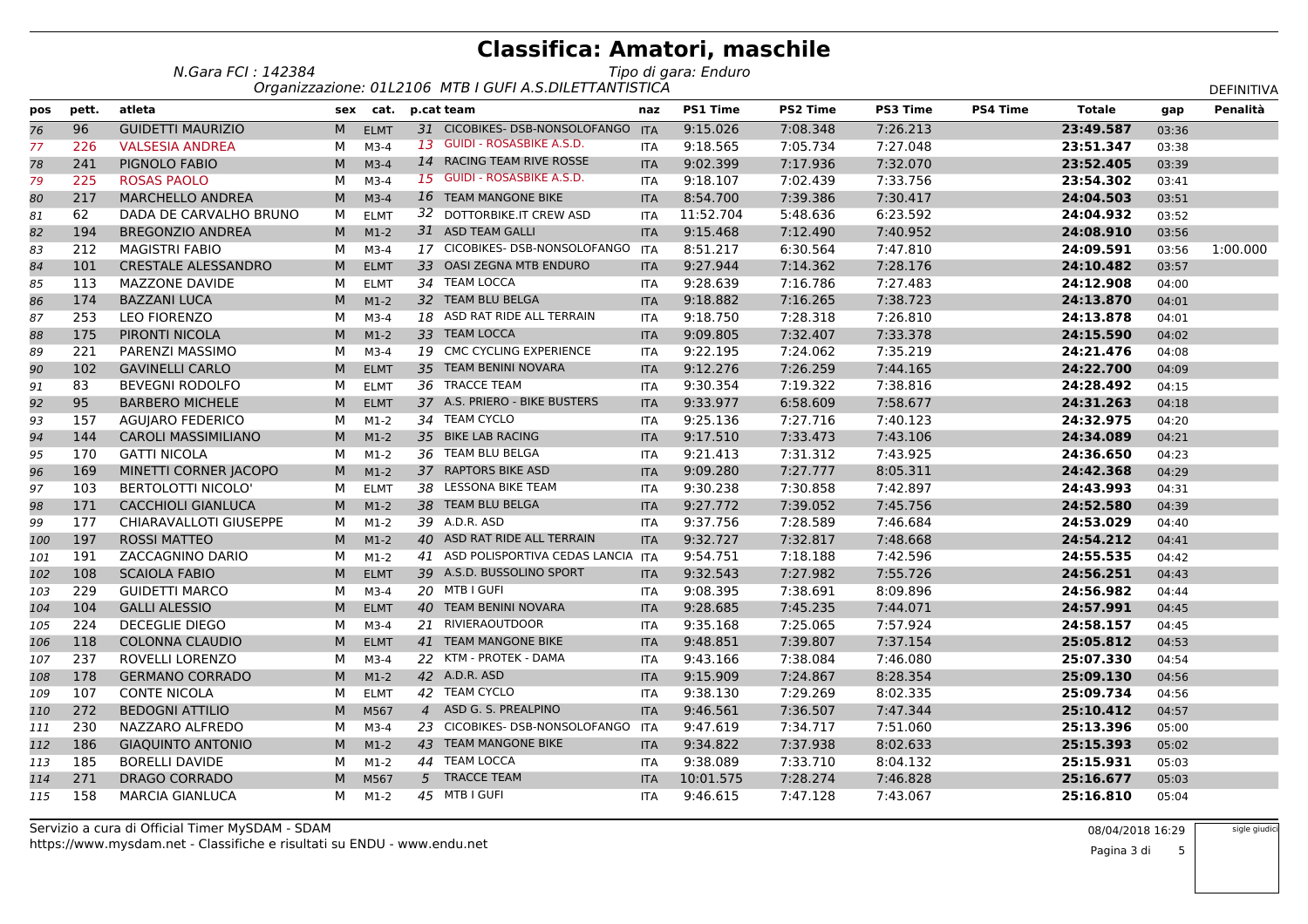| N.Gara FCI : 142384 | Tipo di gara: Enduro                                  |
|---------------------|-------------------------------------------------------|
|                     | Organizzazione: 011 2106 MTB LGUELA S DILETTANTISTICA |

|     |       |                                             |   |             |            | Organizzazione: 01L2106 MTB I GUFI A.S.DILETTANTISTICA |            |                 |                 |                 |                 |               |       | DEFINITIVA |
|-----|-------|---------------------------------------------|---|-------------|------------|--------------------------------------------------------|------------|-----------------|-----------------|-----------------|-----------------|---------------|-------|------------|
| pos | pett. | atleta                                      |   | sex cat.    | p.cat team |                                                        | naz        | <b>PS1 Time</b> | <b>PS2 Time</b> | <b>PS3 Time</b> | <b>PS4 Time</b> | <b>Totale</b> | gap   | Penalità   |
| 116 | 151   | <b>CARRARO FABRIZIO</b>                     | M | $M1-2$      |            | 46 ANGRY WHEELS MTB                                    | <b>ITA</b> | 9:35.610        | 7:39.340        | 8:02.810        |                 | 25:17.760     | 05:05 |            |
| 117 | 100   | PICHETTO ALESSANDRO                         | M | <b>ELMT</b> |            | 43 TEAM LOCCA                                          | <b>ITA</b> | 9:44.714        | 7:41.702        | 7:51.483        |                 | 25:17.899     | 05:05 |            |
| 118 | 248   | <b>MAIOLO MAURO</b>                         | M | $M3-4$      |            | 24 GUIDI - ROSASBIKE A.S.D.                            | <b>ITA</b> | 9:22.955        | 7:48.846        | 8:13.213        |                 | 25:25.014     | 05:12 |            |
| 119 | 167   | <b>D'AMICO SERGIO</b>                       | M | $M1-2$      | 47         | DOTTORBIKE.IT CREW ASD                                 | <b>ITA</b> | 10:05.310       | 7:31.258        | 7:48.533        |                 | 25:25.101     | 05:12 |            |
| 120 | 223   | PEDINI ANDREA                               | M | $M3-4$      |            | 25 I-MTB A.S.D.                                        | <b>ITA</b> | 9:41.481        | 7:42.330        | 8:03.227        |                 | 25:27.038     | 05:14 |            |
| 121 | 110   | <b>GUZZON RAFFAELE</b>                      | м | <b>ELMT</b> |            | 44 TEAM LOCCA                                          | <b>ITA</b> | 9:58.035        | 7:49.021        | 7:54.499        |                 | 25:41.555     | 05:28 |            |
| 122 | 266   | <b>QUARANTA ANDREA VITO</b>                 | M | M567        | 6          | <b>GB JUNIOR TEAM</b>                                  | <b>ITA</b> | 10:10.099       | 7:49.304        | 7:43.698        |                 | 25:43.101     | 05:30 |            |
| 123 | 254   | <b>BRACCO CARLO</b>                         | M | $M3-4$      |            | 26 ASD RAT RIDE ALL TERRAIN                            | <b>ITA</b> | 10:00.882       | 7:37.074        | 8:06.050        |                 | 25:44.006     | 05:31 |            |
| 124 | 173   | <b>MUSA EMANUELE</b>                        | M | $M1-2$      |            | 48 TEAM BLU BELGA                                      | <b>ITA</b> | 10:01.556       | 7:52.391        | 7:51.921        |                 | 25:45.868     | 05:33 |            |
| 125 | 242   | <b>GUARISCO ALESSANDRO</b>                  | M | $M3-4$      | 27         | <b>BIKE&amp;CO ASD</b>                                 | <b>ITA</b> | 9:58.681        | 7:48.574        | 7:59.326        |                 | 25:46.581     | 05:33 |            |
| 126 | 153   | <b>SCANU ENRICO</b>                         | M | $M1-2$      | 49         | <b>TEAM BENINI NOVARA</b>                              | <b>ITA</b> | 10:01.856       | 7:51.252        | 7:53.951        |                 | 25:47.059     | 05:34 |            |
| 127 | 155   | <b>LAUDI ISAIA</b>                          | м | $M1-2$      |            | 50 VALCERESIO BIKE A.S.D.                              | <b>ITA</b> | 9:42.387        | 7:16.606        | 8:54.911        |                 | 25:53.904     | 05:41 |            |
| 128 | 165   | <b>CASSI ANDREA</b>                         | M | $M1-2$      |            | 51 DOTTORBIKE.IT CREW ASD                              | <b>ITA</b> | 9:48.734        | 7:52.266        | 8:14.426        |                 | 25:55.426     | 05:42 |            |
| 129 | 172   | <b>CASTAGNETI LUCA</b>                      | M | $M1-2$      |            | 52 TEAM BLU BELGA                                      | <b>ITA</b> | 9:43.567        | 8:24.148        | 7:57.533        |                 | 26:05.248     | 05:52 |            |
| 130 | 160   | <b>CHIARETTA DAVIDE</b>                     | M | $M1-2$      |            | 53 AMICI DELLA BICICLETTA F.                           | <b>ITA</b> | 9:59.481        | 7:57.808        | 8:19.386        |                 | 26:16.675     | 06:03 |            |
| 131 | 228   | <b>TOFFOLO DAVIDE</b>                       | M | $M3-4$      |            | 28 ANGRY WHEELS MTB                                    | <b>ITA</b> | 9:49.573        | 8:16.528        | 8:29.765        |                 | 26:35.866     | 06:23 |            |
| 132 | 238   | <b>TADIELLO STEFANO</b>                     | M | $M3-4$      |            | 29 VAL SANGONE OUTDOOR A.S.D.                          | <b>ITA</b> | 10:20.598       | 8:05.611        | 8:16.701        |                 | 26:42.910     | 06:30 |            |
| 133 | 244   | <b>TROPEANO IVAN</b>                        | м | $M3-4$      |            | 30 BIKE&CO ASD                                         | <b>ITA</b> | 10:45.087       | 8:03.369        | 8:00.882        |                 | 26:49.338     | 06:36 |            |
| 134 | 188   | CIMÓ GIUSEPPE                               | M | $M1-2$      |            | 54 SULZ DULZ ASD                                       | <b>ITA</b> | 9:57.595        | 8:12.234        | 8:40.526        |                 | 26:50.355     | 06:37 |            |
| 135 | 159   | <b>MONACO MASSIMO</b>                       | M | $M1-2$      |            | 55 AMICI DELLA BICICLETTA F.                           | <b>ITA</b> | 10:03.833       | 8:05.390        | 8:44.283        |                 | 26:53.506     | 06:40 |            |
| 136 | 179   | POMA CARLO                                  | M | $M1-2$      |            | 56 A.S. PRIERO - BIKE BUSTERS                          | <b>ITA</b> | 9:57.923        | 7:43.097        | 9:15.975        |                 | 26:56.995     | 06:44 |            |
| 137 | 239   | <b>LANTI MASSIMILIANO</b>                   | М | $M3-4$      |            | 31 TEAM SCOUTBIKE.COM                                  | <b>ITA</b> | 11:10.495       | 8:00.851        | 7:57.029        |                 | 27:08.375     | 06:55 |            |
| 138 | 227   | <b>VALSECCHI ROBERTO</b>                    | M | $M3-4$      |            | 32 TEAM LOCCA                                          | <b>ITA</b> | 10:47.700       | 8:17.321        | 8:28.551        |                 | 27:33.572     | 07:20 |            |
| 139 | 231   | <b>BRIGHENTI SIMONE</b>                     | M | $M3-4$      |            | 33 TEAM BENINI NOVARA                                  | <b>ITA</b> | 10:39.852       | 8:16.048        | 8:40.519        |                 | 27:36.419     | 07:23 |            |
| 140 | 181   | <b>RANUCCI MARIO</b>                        | M | $M1-2$      |            | 57 BIKE&CO ASD                                         | <b>ITA</b> | 10:37.352       | 8:30.581        | 8:29.854        |                 | 27:37.787     | 07:25 |            |
| 141 | 196   | <b>FARÈ ANDREA</b>                          | M | $M1-2$      |            | 58 ASD RAT RIDE ALL TERRAIN                            | <b>ITA</b> | 10:08.307       | 8:42.671        | 8:53.108        |                 | 27:44.086     | 07:31 |            |
| 142 | 236   | <b>MAGNANI MASSIMO</b>                      | M | $M3-4$      |            | 34 TEAM BLU BELGA                                      | <b>ITA</b> | 10:46.173       | 8:43.535        | 8:47.925        |                 | 28:17.633     | 08:04 |            |
| 143 | 255   | <b>CAPITINI MASSIMILIANO</b>                | м | $M3-4$      |            | 35 GIORNALIERO                                         | <b>ITA</b> | 11:20.301       | 8:14.620        | 8:54.879        |                 | 28:29.800     | 08:17 |            |
| 144 | 232   | <b>ROSSI ALESSANDRO</b>                     | M | $M3-4$      |            | 36 LE MARMOTTE LORETO                                  | <b>ITA</b> | 10:40.643       | 9:03.002        | 9:11.239        |                 | 28:54.884     | 08:42 |            |
| 145 | 82    | <b>NEGRO FILIPPO</b>                        | M | <b>ELMT</b> |            | 45 TEAM LOCCA                                          | <b>ITA</b> | 8:49.960        | 6:40.575        | 13:33.332       |                 | 29:03.867     | 08:51 |            |
| 146 | 235   | <b>VANNUCCHI ROSARIO</b>                    | M | $M3-4$      |            | 37 MOTOSPRINT CARBONARI BIKERS                         | <b>ITA</b> | 11:06.082       | 8:46.776        | 9:13.751        |                 | 29:06.609     | 08:53 |            |
| 147 | 180   | <b>COMPAGNONI MANUEL</b>                    | М | $M1-2$      |            | 59 BIKE&CO ASD                                         | <b>ITA</b> | 11:09.077       | 8:49.217        | 9:12.353        |                 | 29:10.647     | 08:57 |            |
| 148 | 94    | <b>MARGARIA MATTEO</b>                      | M | <b>ELMT</b> |            | 46 BIKE GELAS - ENTRACQUE                              | <b>ITA</b> | 9:21.327        | 7:07.090        | 7:21.851        |                 | 29:50.268     | 09:37 | 6:00.000   |
| 149 | 233   | PALETTI PAOLO                               | м | $M3-4$      |            | 38 TEAM BENINI NOVARA                                  | <b>ITA</b> | 9:42.648        | 7:40.737        | 12:32.468       |                 | 29:55.853     | 09:43 |            |
| 150 | 119   | <b>LALLI SIMONE</b>                         | M | <b>ELMT</b> |            | 47 giornaliero                                         | <b>ITA</b> | 11:15.336       | 9:10.955        | 10:06.997       |                 | 30:33.288     | 10:20 |            |
| 151 | 269   | <b>LAZZARINI ROBERTO</b>                    | м | M567        |            | 7 TEAM DSB COMES FRISTADS                              | <b>ITA</b> | 11:09.943       | 8:35.066        | 9:50.142        |                 | 30:35.151     | 10:22 | 1:00.000   |
| 152 | 222   | <b>CARRARA CASTELLI</b><br><b>FRANCESCO</b> | M | $M3-4$      |            | 39 MYSTICFREERIDE ASD                                  | <b>ITA</b> | 9:47.961        | 7:33.421        | 7:53.288        |                 | 32:14.670     | 12:01 | 7:00.000   |
| 153 | 116   | <b>TORRI MATTIA</b>                         | M | <b>ELMT</b> |            | 48 SCUOLA MTB LAGO MAGGIORE                            | <b>ITA</b> | 11:28.937       | 12:44.322       | 9:10.514        |                 | 33:23.773     | 13:11 |            |
| 154 | 250   | <b>ZANOTTI MAURIZIO</b>                     | M | $M3-4$      |            | 40 RUSTICK SOLUTIONS                                   | <b>ITA</b> | 10:22.620       | 9:05.067        | 16:27.095       |                 | 35:54.782     | 15:42 |            |
| 155 | 268   | <b>GABANELLA MASSIMILIANO</b>               | М | M567        | 8          | CICOBIKES- DSB-NONSOLOFANGO ITA                        |            | 10:25.075       | 8:44.949        | 19:32.783       |                 | 42:42.807     | 22:30 | 4:00.000   |

https://www.mysdam.net - Classifiche e risultati su ENDU - www.endu.netServizio a cura di Official Timer MySDAM - SDAM<br>https://www.mysdam.net...Classifiche.o.risultati.cu.ENDU...www.endu.net

sigle giudici

Pagina 4 di5